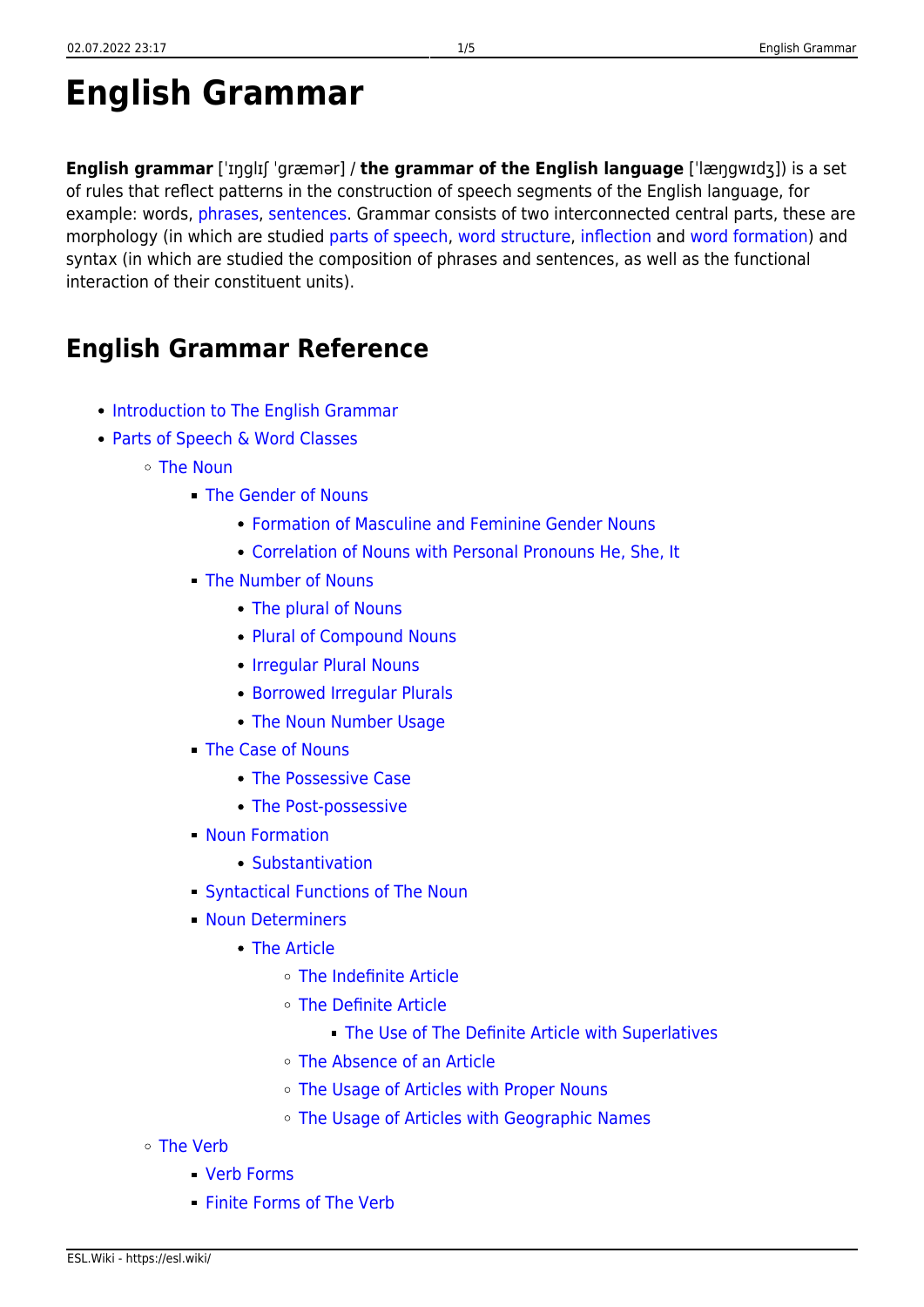- [Mood](https://esl.wiki/en/grammar/mood)
	- [The Subjunctive Mood](https://esl.wiki/en/grammar/subjunctive_mood)
		- [Verbs and Expressions Typically Followed by Clauses Taking The](https://esl.wiki/en/grammar/verbs_and_expressions_followed_subjunctive_i) [Subjunctive I](https://esl.wiki/en/grammar/verbs_and_expressions_followed_subjunctive_i)
- [Voice](https://esl.wiki/en/grammar/voice)
	- [The Passive Voice](https://esl.wiki/en/grammar/passive_voice)
- [Tense](https://esl.wiki/en/grammar/tense)
	- [Present Tense](https://esl.wiki/en/grammar/present_tense)
	- [Past Tense](https://esl.wiki/en/grammar/past_tense)
	- [Ways of Expressing Futurity](https://esl.wiki/en/grammar/future_tense)
	- [The Sequence of Tenses](https://esl.wiki/en/grammar/sequence_of_tenses)
- [Aspect](https://esl.wiki/en/grammar/aspect)
	- [The Indefinite Verb Phrase](https://esl.wiki/en/grammar/indefinite_aspect)
	- [The Continuous Verb Phrase](https://esl.wiki/en/grammar/continuous_aspect)
	- [The Perfect Verb Phrase](https://esl.wiki/en/grammar/perfect_aspect)
		- [Modal Perfect](https://esl.wiki/en/grammar/modal_perfect)
	- [The Perfect Continuous Verb Phrase](https://esl.wiki/en/grammar/perfect_continuous_aspect)
- [Tense and Aspect](https://esl.wiki/en/grammar/tense_and_aspect)
	- [Past Indefinite](https://esl.wiki/en/grammar/past_indefinite)
	- [Present Indefinite](https://esl.wiki/en/grammar/present_indefinite)
	- [Future Indefinite](https://esl.wiki/en/grammar/future_indefinite)
	- [Past Continuous](https://esl.wiki/en/grammar/past_continuous)
	- [Present Continuous](https://esl.wiki/en/grammar/present_continuous)
	- [Future Continuous](https://esl.wiki/en/grammar/future_continuous)
	- [Past Perfect](https://esl.wiki/en/grammar/past_perfect)
	- [Present Perfect](https://esl.wiki/en/grammar/present_perfect)
	- [Future Perfect](https://esl.wiki/en/grammar/future_perfect)
	- [Past Perfect Continuous](https://esl.wiki/en/grammar/past_perfect_continuous)
	- [Present Perfect Continuous](https://esl.wiki/en/grammar/present_perfect_continuous)
	- [Future Perfect Continuous](https://esl.wiki/en/grammar/future_perfect_continuous)
- [Non-finite Forms of The Verb](https://esl.wiki/en/grammar/non-finite_verb)
	- [The Infinitive](https://esl.wiki/en/grammar/infinitive)
	- [The Participle](https://esl.wiki/en/grammar/participle)
		- [Participle I](https://esl.wiki/en/grammar/participle_i)
		- [Participle II](https://esl.wiki/en/grammar/participle_ii)
	- [The Gerund](https://esl.wiki/en/grammar/gerund)
	- [Infinitive vs Gerund](https://esl.wiki/en/grammar/infinitive_vs_gerund)
- **[Main Verbs](https://esl.wiki/en/grammar/main_verb)**
- [Semi-lexical Verbs](https://esl.wiki/en/grammar/light_verb)
- **[Catenative Verbs](https://esl.wiki/en/grammar/catenative_verb)** 
	- [Aspectual Verbs](https://esl.wiki/en/grammar/aspectual_verb)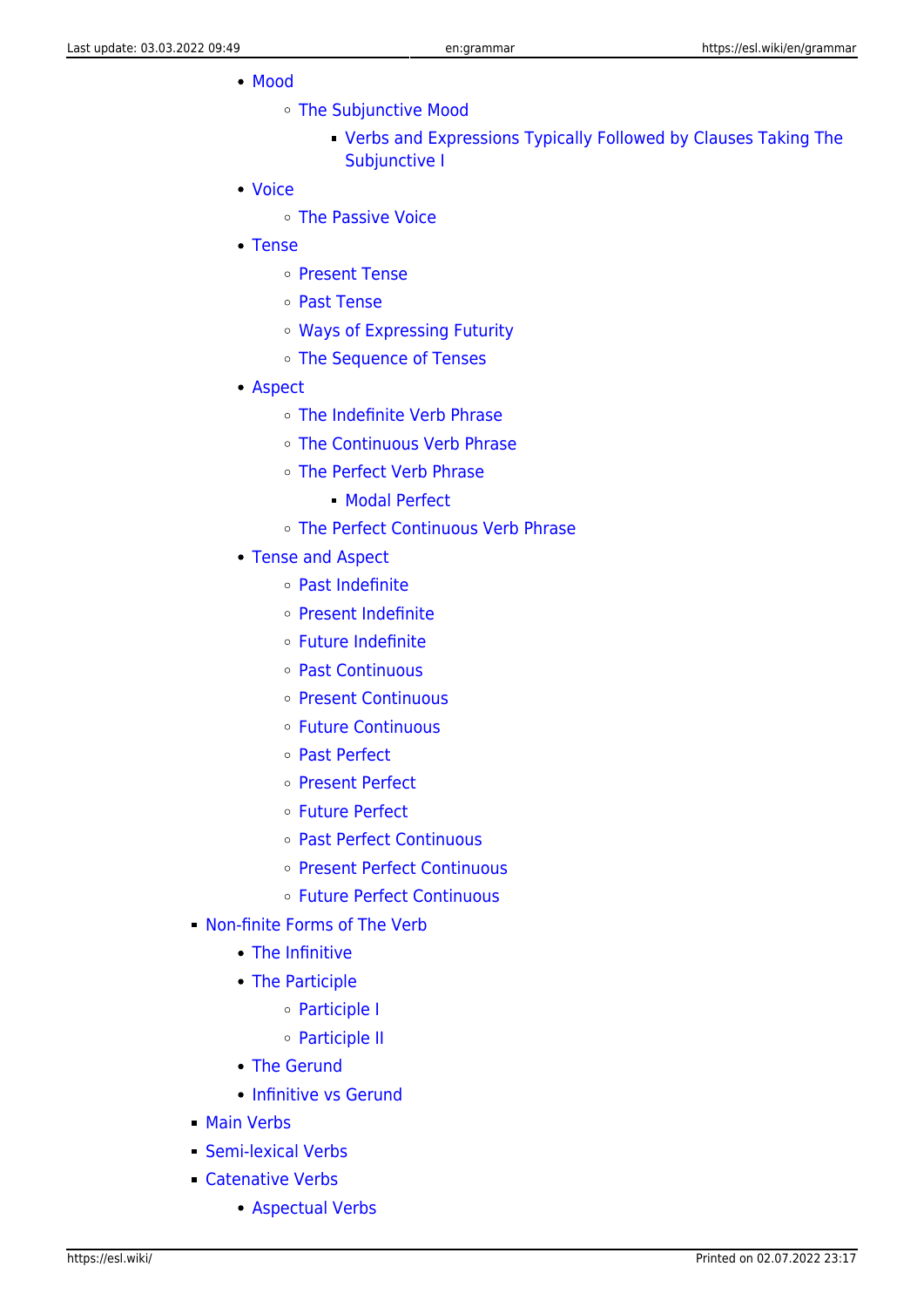- [Phasal Verbs](https://esl.wiki/en/grammar/phasal_verb)
- [Causative Verbs](https://esl.wiki/en/grammar/causative_verb)
- [Auxiliary Verbs](https://esl.wiki/en/grammar/auxiliary_verb)
- [Quasi-auxiliary Verbs](https://esl.wiki/en/grammar/quasi-auxiliary_verb)
- [Modal Verbs / Modals](https://esl.wiki/en/grammar/modal_verb)
- **Cuasi-modal Verbs**
- **[Transitive and Intransitive Verbs](https://esl.wiki/en/grammar/transitive_and_intransitive_verbs)**
- [The Linking Verb](https://esl.wiki/en/grammar/linking_verb)
- [Stative Verbs](https://esl.wiki/en/grammar/stative_verb)
- **[Ergative Verbs](https://esl.wiki/en/grammar/ergative_verb)**
- [Irregular Verbs](https://esl.wiki/en/grammar/irregular_verb)
- [Compound Verbs](https://esl.wiki/en/grammar/compound_verb)
- [Phrasal Verbs](https://esl.wiki/en/grammar/phrasal_verb)
- [Contraction of Verbs](https://esl.wiki/en/grammar/contraction_of_verbs)
- [The Adjective](https://esl.wiki/en/grammar/adjective)
	- **[Degrees of Comparison of Adjectives](https://esl.wiki/en/grammar/degree_of_comparison)**
	- [The Usage of Adjectives](https://esl.wiki/en/grammar/usage_of_adjectives)
		- [The Usage of Attributive and Predicative Adjectives](https://esl.wiki/en/grammar/attributive_and_predicative_adjectives)
	- [Adjectivization](https://esl.wiki/en/grammar/adjectivization)
- [The Adverb](https://esl.wiki/en/grammar/adverb)
	- **[Formation of Adverbs](https://esl.wiki/en/grammar/formation_of_adverb)**
	- **[Degree of Comparison of Adverbs](https://esl.wiki/en/grammar/degree_of_comparison)**
- [The Pronoun](https://esl.wiki/en/grammar/pronoun)
	- [Personal Pronouns](https://esl.wiki/en/grammar/personal_pronoun)
	- **[Reflexive pronouns](https://esl.wiki/en/grammar/reflexive_pronoun)** 
		- [Intensive pronouns](https://esl.wiki/en/grammar/intensive_pronoun)
	- **[Possessive Pronouns](https://esl.wiki/en/grammar/possessive_pronoun)**
	- [Demonstrative Pronouns](https://esl.wiki/en/grammar/demonstrative_pronoun)
	- **[Interrogative Pronouns](https://esl.wiki/en/grammar/interrogative_pronoun)**
	- [Indefinite Pronouns](https://esl.wiki/en/grammar/indefinite_pronoun)
	- [Reciprocal Pronouns: "each other" & "one another"](https://esl.wiki/en/grammar/reciprocal_pronoun)
	- [Relative Pronouns](https://esl.wiki/en/grammar/relative_pronoun)
- Ouantifiers
- [The Numeral](https://esl.wiki/en/grammar/numeral)
	- [Cardinal Numerals](https://esl.wiki/en/grammar/cardinal_numeral)
	- [Ordinal Numerals](https://esl.wiki/en/grammar/ordinal_numeral)
	- [Specialized Numerals](https://esl.wiki/en/grammar/specialized_numerals)
- o [Prepositions](https://esl.wiki/en/grammar/preposition)
- [Conjunctions](https://esl.wiki/en/grammar/conjunction)
- o [Interjection](https://esl.wiki/en/grammar/interjection)
- [Word Parts](https://esl.wiki/en/grammar/word_parts)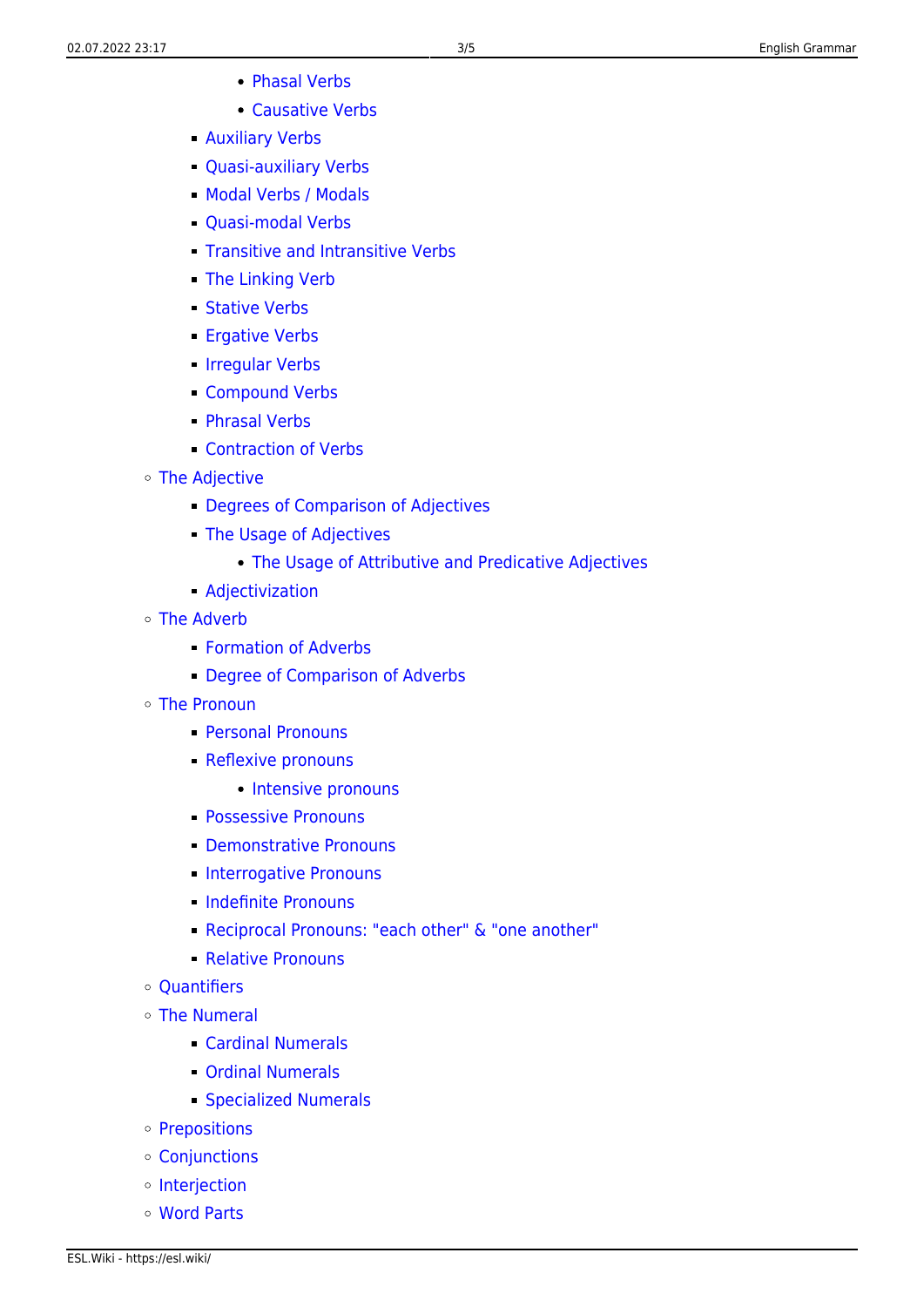- [Inflection](https://esl.wiki/en/grammar/inflection)
- [Word Formation](https://esl.wiki/en/grammar/word_formation)
	- [Diminutive](https://esl.wiki/en/grammar/diminutive)
- [Suffix "-ing"](https://esl.wiki/en/grammar/ing)
- [Onomatopoeia](https://esl.wiki/en/grammar/onomatopoeia)
- [Syntactic Complexes](https://esl.wiki/en/grammar/syntactic_complexes)
	- [The Infinitive Complex](https://esl.wiki/en/grammar/infinitive_complex)
	- [The Participle Complex](https://esl.wiki/en/grammar/participle_complex)
	- [The Gerund Complex](https://esl.wiki/en/grammar/gerund_complex)
	- [The Absolute Construction](https://esl.wiki/en/grammar/absolute_construction)
	- [The Causative Construction](https://esl.wiki/en/grammar/causative_construction)
- [The Sentence](https://esl.wiki/en/grammar/sentence)
	- [The Parts of the Sentence](https://esl.wiki/en/grammar/sentence_element)
		- **[The Subject](https://esl.wiki/en/grammar/subject)**
		- [The Predicate](https://esl.wiki/en/grammar/predicate)
			- [The Predicative](https://esl.wiki/en/grammar/predicative)
		- [The Object](https://esl.wiki/en/grammar/object)
		- **[The Attribute](https://esl.wiki/en/grammar/attribute)**
		- **[The Adverbial](https://esl.wiki/en/grammar/adverbial_modifier)**
	- [There-Insertion Existential Clauses](https://esl.wiki/en/grammar/there-insertion)
	- [Cleft Sentences](https://esl.wiki/en/grammar/cleft_sentence)
	- [Impersonal Sentences](https://esl.wiki/en/grammar/impersonal_sentences)
	- [Conditional Sentence](https://esl.wiki/en/grammar/conditional_sentence)
	- [Direct and Indirect Speech](https://esl.wiki/en/grammar/direct_and_indirect_speech)
- [Common Grammar Myths](https://esl.wiki/en/grammar/grammar_myths)

## **Extra Theoretical Material and Terminology**

Terms and additional theoretical material in linguistics, presumably beyond the scope of programs when learning English as a non-native language.

- [Analytism & Synthetism](https://esl.wiki/en/grammar/analytism_and_synthetism)
- [Grammatical category](https://esl.wiki/en/grammar/grammatical_category)
	- [Number](https://esl.wiki/en/grammar/number)
- [The Name](https://esl.wiki/en/grammar/name)
- [The Nominal](https://esl.wiki/en/grammar/nominal)
- [Lexical & Grammatical meaning](https://esl.wiki/en/grammar/lexical_and_grammatical_meaning)
- [Morphology](https://esl.wiki/en/grammar/morphology)
- [Syntax](https://esl.wiki/en/grammar/syntax)
	- [The Phrase](https://esl.wiki/en/grammar/phrase)
		- **[The Modifier](https://esl.wiki/en/grammar/modifier)**